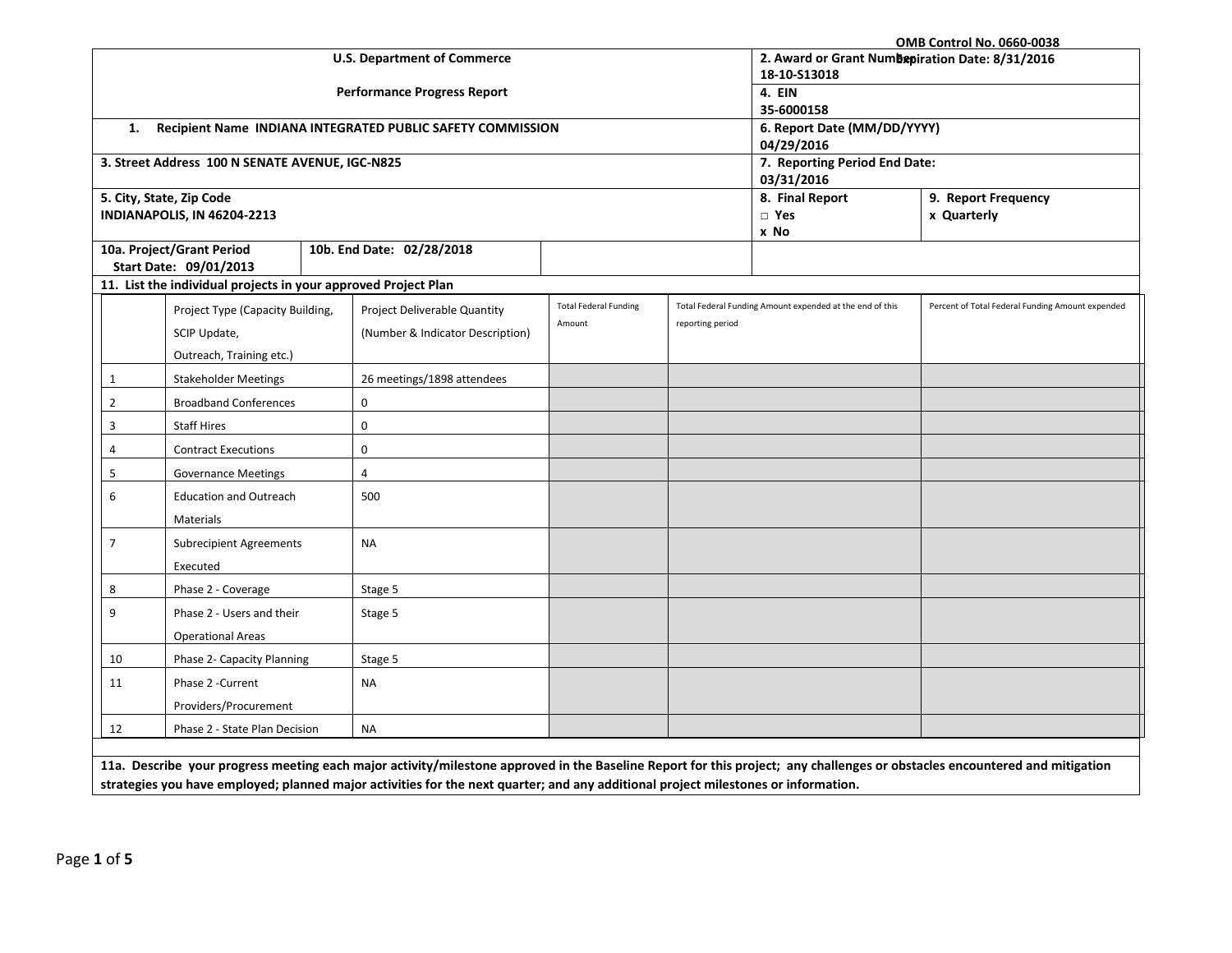Milestone Activities

- 1. Stakeholder Meetings Project staff attended 26 stakeholder meetings (728 attendees) this quarter, including 11 District Planning Council (DPC) meetings and 4 county fire chiefs meetings. Indiana FirstNet staff also purchased booth space at several association conferences for stakeholder outreach:
	- Indiana Association of Cities & Towns Newly Elected Officials (1000+ attendees)
	- Indiana Association of Chiefs of Police Mid-Winter Conference (150 attendees)
	- Indiana APCO Quarterly meeting (20 attendees)
- 2. Broadband Conferences –
- 3. Contract Executions None
- 4. Governance Meetings Four governance meetings were held in this reporting period. The Integrated Public Safety Commission (IPSC) and Statewide Interoperability Executive Committee (SIEC) both held quarterly meetings on March 15, 2016. Two SIEC monthly conference calls were also held. FirstNet/broadband updates and activity details were provided to commissioners/representatives at all meetings.
- 5. Other Activities
	- •
	- Project staff continues to meet weekly to discuss broadband issues, strategy and logistics. The two chairs of the Indiana Broadband Working Group (Indiana Department of Homeland Security Executive Director David Kane and Indiana Chief Information Officer Paul Baltzell) attend these meetings at least once a month, along with other key FirstNet interested parties.
- 6. Project Team attended all NCSWIC and FirstNet/NTIA webinars and participated in the SPOC calls.
- 7. Thea *Request for Proposal* for general project management and additional data collection was released. Proposals were due April 5, 2016. Contract will be awarded by May , 2016

**11b. If the project team anticipates requesting any changes to the approved Baseline Report in the next quarter, describe those below. Note that any substantive changes to the Baseline Report must be approved by the Department of Commerce before implementation.** 

**11c. Provide any other information that would be useful to NTIA as it assesses this project's progress.** 

**11d. Describe any success stories or best practices you have identified. Please be as specific as possible.**

**12. Personnel** 

**12a. If the project is not fully staffed, describe how any lack of staffing may impact the project's time line and when the project will be fully staffed.** 

Indiana Governor Mike Pence instituted a "recalibration" effort (i.e. hiring freeze) in February, which put a halt to our imminent plan to hire an Outreach Coordinator for the Northern half of the state. IPSC staff is filling in the gap to ensure regular attendance at meetings continues

**12b. Staffing Table**

| Job Title          | FTE % | <b>Project(s) Assigned</b>                                                         | Change |
|--------------------|-------|------------------------------------------------------------------------------------|--------|
| Executive Director |       | $\mathbf{D}$<br><sup>.</sup> of Contact<br>. Single i<br>First Nei<br>v<br>oint of |        |

Page **2** of **5**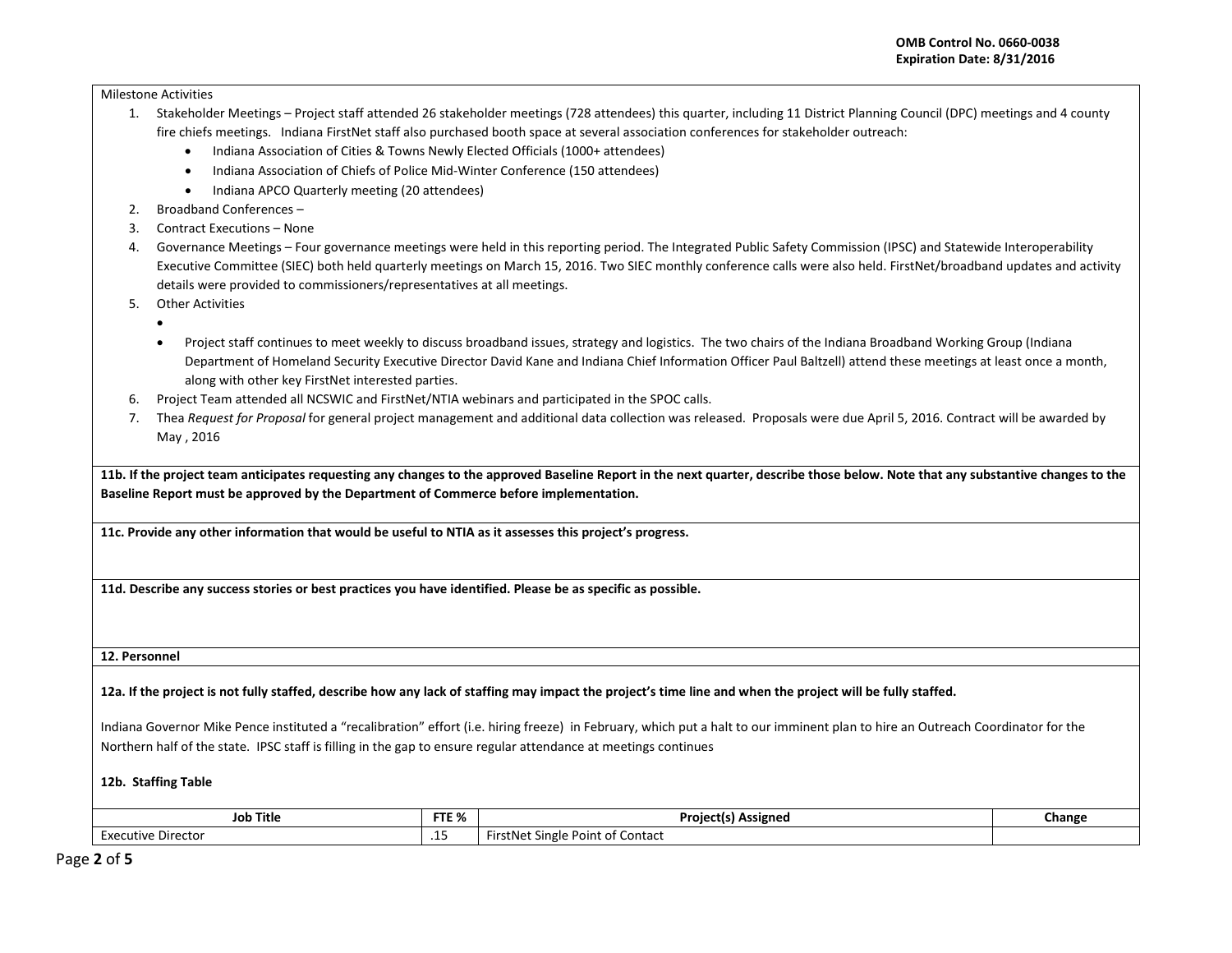| Statewide Interoperability Coordinator (SWIC) | .5   | Provides project oversight                                                |                       |
|-----------------------------------------------|------|---------------------------------------------------------------------------|-----------------------|
| <b>Communications Director</b>                | .5   | Directs outreach program and oversee grant reporting                      |                       |
| Comptroller                                   | .05  | Supports budgetary and financial requirements, including grants and RFPs  |                       |
| <b>Operations Manager</b>                     | .05  | Provides operational support                                              |                       |
| Logistics Manager                             | .05  | Provides technical guidance (SME)                                         |                       |
| <b>Field Coordinator</b>                      | . כ  | Provides outreach/education                                               |                       |
| <b>Field Coordinator</b>                      | .5   | Provides outreach/education                                               |                       |
| Administrative Assistant                      | .05  | Provides administrative support for governance meetings and other project |                       |
|                                               |      | requirements                                                              |                       |
| Clerk                                         | .045 | Provides clerical support                                                 |                       |
| Co-chair of Exec Comm (IN DHS Dir)            | .05  | <b>Provides Governance</b>                                                |                       |
| Co-chair of Exec Comm (CIO)                   | .05  | <b>Provides Governance</b>                                                |                       |
| Gov's Ofc Public Safety Counselor             | .00  | <b>Provides Governance</b>                                                | Not charging to grant |
| <b>GIS Coordinator</b>                        | .07  |                                                                           | Started on SLIGP      |
|                                               |      |                                                                           |                       |

Add Row | Remove Row

## **13. Subcontracts (Vendors and/or Subrecipients)**

## **13a. Subcontracts Table – Include all subcontractors. The totals from this table must equal the "Subcontracts Total" in Question 14f.**

| Name          | <b>Subcontract Purpose</b> | Type             | RFP/RFQ       | Contract | Start  | End        | <b>Total Federal</b>   | <b>Total Matching</b>  | Project and % Assigned |
|---------------|----------------------------|------------------|---------------|----------|--------|------------|------------------------|------------------------|------------------------|
|               |                            | (Vendor/Subrec.) | <b>Issued</b> | Executed | Date   | Date       | <b>Funds Allocated</b> | <b>Funds Allocated</b> |                        |
|               |                            |                  | (Y/N)         | (Y/N)    |        |            |                        |                        |                        |
| Professional  | Conference Planner         | Vendor           | N             | γ        | 09/01/ | 08/31/     | 24,000                 | $\mathbf 0$            | <b>NA</b>              |
| Conventions   |                            |                  |               |          | 2014   | 2016       |                        |                        |                        |
| and Meetings. |                            |                  |               |          |        |            |                        |                        |                        |
| Inc. (ProCaM) |                            |                  |               |          |        |            |                        |                        |                        |
| Michael Baker | Vendor for Focus           | Vendor           | $\mathsf{v}$  | Υ        | 07/08/ | 12/08/     | 89,800                 | 0                      | <b>NA</b>              |
| Intl. (via    | Groups                     |                  |               |          | 2015   | 2015       |                        |                        |                        |
| Guidesoft)    |                            |                  |               |          |        |            |                        |                        |                        |
| TBD           | Project Management/        | Vendor           | Y             | N        | TBD    | <b>TBD</b> | 422,850                | 0                      | <b>NA</b>              |
|               | <b>Consulting Services</b> |                  |               |          |        |            |                        |                        |                        |
| TBD           | Data                       | Vendor           | $\checkmark$  | N        | TBD    | <b>TBD</b> | 1,369,375              | $\Omega$               | <b>NA</b>              |
|               | Collection/Alignment       |                  |               |          |        |            |                        |                        |                        |
|               |                            |                  |               |          |        |            |                        |                        |                        |

Add Row Remove Row

**13b. Describe any challenges encountered with vendors and/or subrecipients.** 

The IPSC contract with ProCaM was extended for one year in August 2015; the new contract end date is 08/31/2016.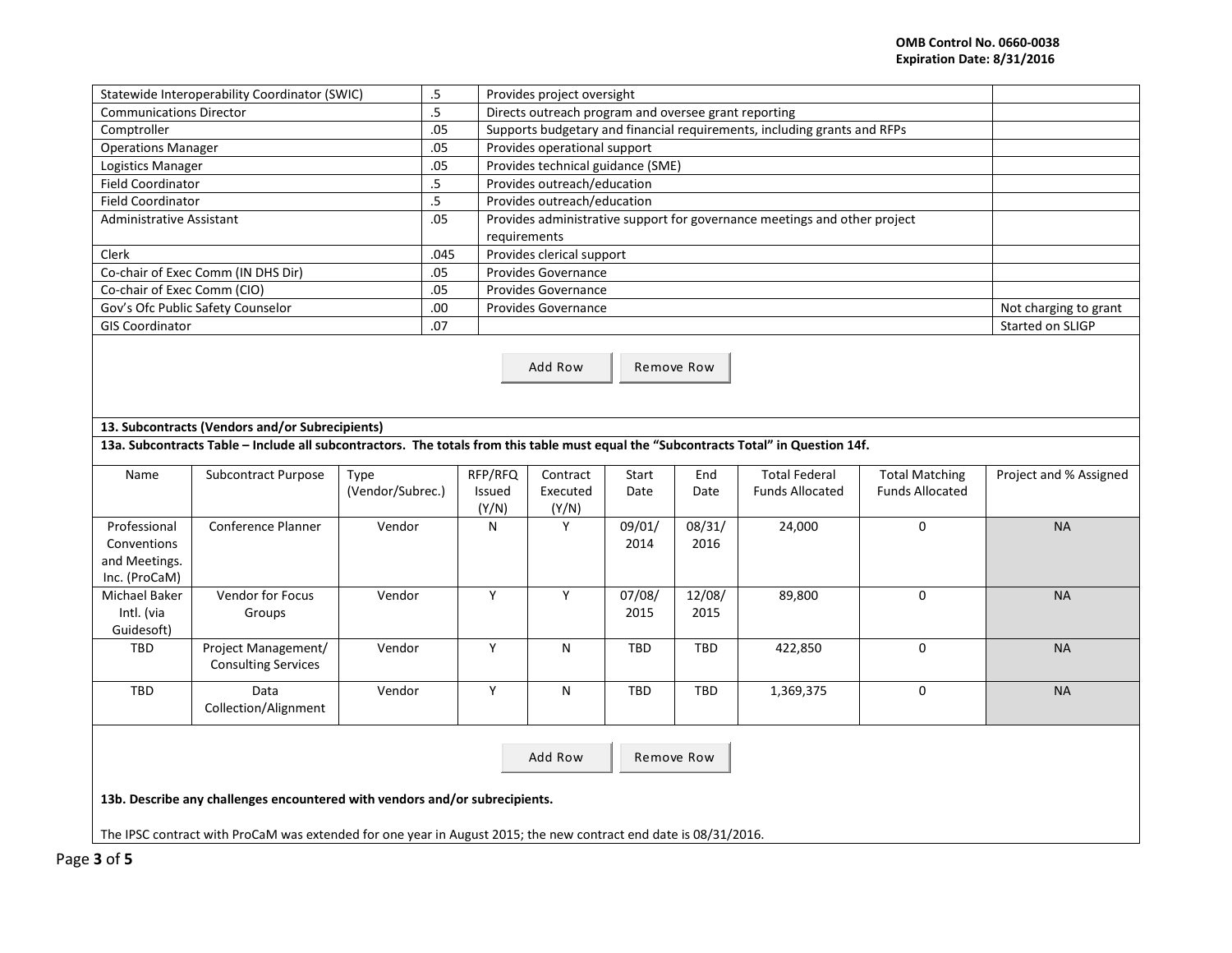Michael Baker Int'l was selected as the focus group vendor in August 2015 and their work was completed in October 2015. Of the total \$89,800 billed to IPSC by Michael Baker Int'l, only \$78,400 was paid by IPSC because the vendor was unable to document or itemize the \$11,400 in project expenses.

## **14. Budget Worksheet**

Columns 2, 3 and 4 must match your current project budget for the entire award, which is the SF-424A on file. Only list matching funds that the Department of Commerce has already approved.

| Project Budget Element (1)   | <b>Federal Funds</b> | <b>Approved Matching</b> | <b>Total Budget</b> | <b>Federal Funds</b> | <b>Approved Matching Funds</b> | Total Funds Expended (7) |
|------------------------------|----------------------|--------------------------|---------------------|----------------------|--------------------------------|--------------------------|
|                              | Awarded (2)          | Funds (3)                | (4)                 | Expended (5)         | Expended (6)                   |                          |
| a. Personnel Salaries        | 0.00                 | 459,864.00               | 459,864.00          | 0.00                 | 195,318.79                     | 195,318.79               |
| b. Personnel Fringe Benefits | 0.00                 | 128,762.00               | 128,762.00          | 0.00                 | 54,694.86                      | 54,694.86                |
| c. Travel                    | 343,354.00           | 0.00                     | 343,354.00          | 23,297.13            | 0.00                           | 23,297.13                |
| d. Equipment                 | 0.00                 | 0.00                     | 0.00                | 0.00                 | 0.00                           | 0.00                     |
| e. Materials/Supplies        | 4,800.00             | 0,00                     | 4,800.00            | 59.96                | 0.00                           | 59.96                    |
| . Subcontracts Total         | 1,930,850.00         | 0.00                     | 1,930,850.00        | 94,480.16            | 0.00                           | 94,480.16                |
| g. Other                     | 75.500.00            | 0.00                     | 75.500.00           | 41,679.63            | 0.00                           | 41,679.63                |
| h. Total Costs               | 2,354,504.00         | 588,626.00               | 2,943,130.00        | 159,876.88           | 250,013.65                     | 409,890.53               |
| i. % of Total                | 80%                  | 20%                      | 100%                | 39%                  | 61%                            | 100%                     |
|                              |                      |                          |                     |                      |                                |                          |

**15. Certification: I certify to the best of my knowledge and belief that this report is correct and complete for performance of activities for the purpose(s) set forth in the award documents.**

| 16a. Typed or printed name and title of Authorized Certifying Official | 16c. Telephone (area code, number, and extension) |
|------------------------------------------------------------------------|---------------------------------------------------|
| David W. Vice                                                          | 317-232-8993                                      |
| Executive Director, Indiana Integrated Public Safety Commission        |                                                   |
| State Point of Contact                                                 | <b>16d. Email Address</b>                         |
|                                                                        | dvice@ipsc.in.gov                                 |
|                                                                        |                                                   |
| 16b. Signature of Authorized Certifying Official                       | 16e. Date Report Submitted (month, day, year)     |
| Nune 11,                                                               | 04/29/2016 (revised 5/11/2016)                    |

According to the **Paperwork Reduction Act, as amended, no persons are required to respond to a collection of information unless it** 

displays a currently valid OMB control number. Public reporting burden for this collection of information is estimated to average 10 hours per response for the application process, including time for